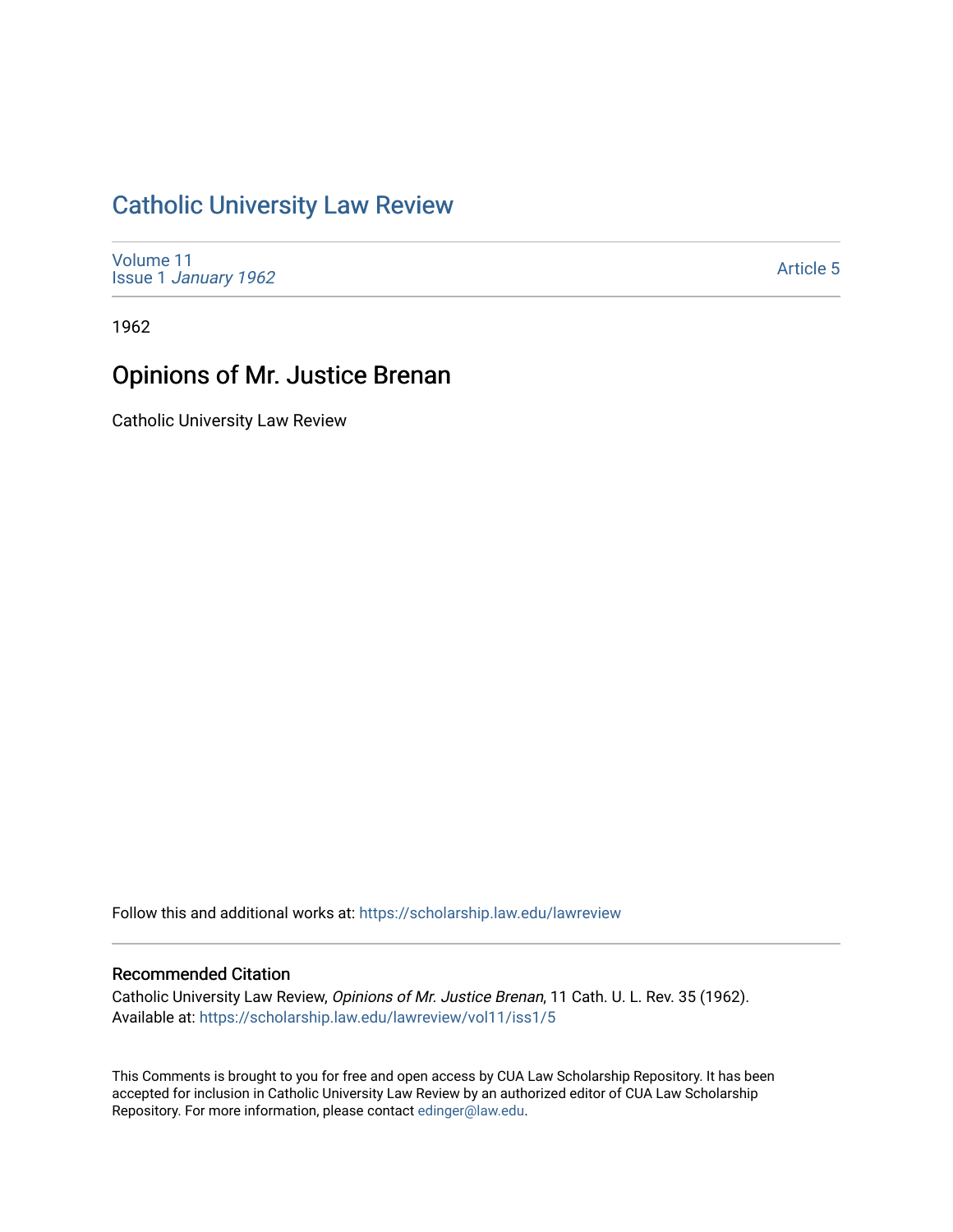# Opinions of Mr. Justice Brennan

*(All opinions are listed alphabetically)*

# 1956 **TERm**

# *Majority Opinions*

Alberts v. California, 354 U.S. 476. Automobile Club of Michigan v. Commissioner, **353 U.S. 180.** Ceballos **(y** Arboleda) v. Shaughnessy, **352 U.S. 599.** Herdman v. Pennsylvania R. Co., **352 U.S. 518.** Jencks v. United States, **353 U.S. 657.** Labor Board v. Truck Drivers Union, **353 U.S. 87.** Putnam v. Commissioner, **352 U.S. 82.** Rabang v. Boyd, **353 U.S.** 427. Rogers v. Missouri Pacific R. Co., **352 U.S. 500.** Roth v. United States, 354 **U.S.** 476. United States v. Du Pont de Nemours **&** Co., **353 U.S. 586.** Webb v. Illinois Central R. Co., **352 U.S. 512.**

#### *Concurrences*

Office Employees Union v. Labor Board, **353 U.S. 313, 321.**

## *Dissents*

British Transport Comm'n v. United States, 354 U.S. 129, 143. Fowler v. Wilkinson, 353 U.S. 583, 585. Jackson v. Taylor, 353 U.S. 569, 581. Kingsley Books, Inc. v. Brown, 354 U.S. 436, 447. La Buy v. Howes Leather Co., 352 U.S. 249, 260.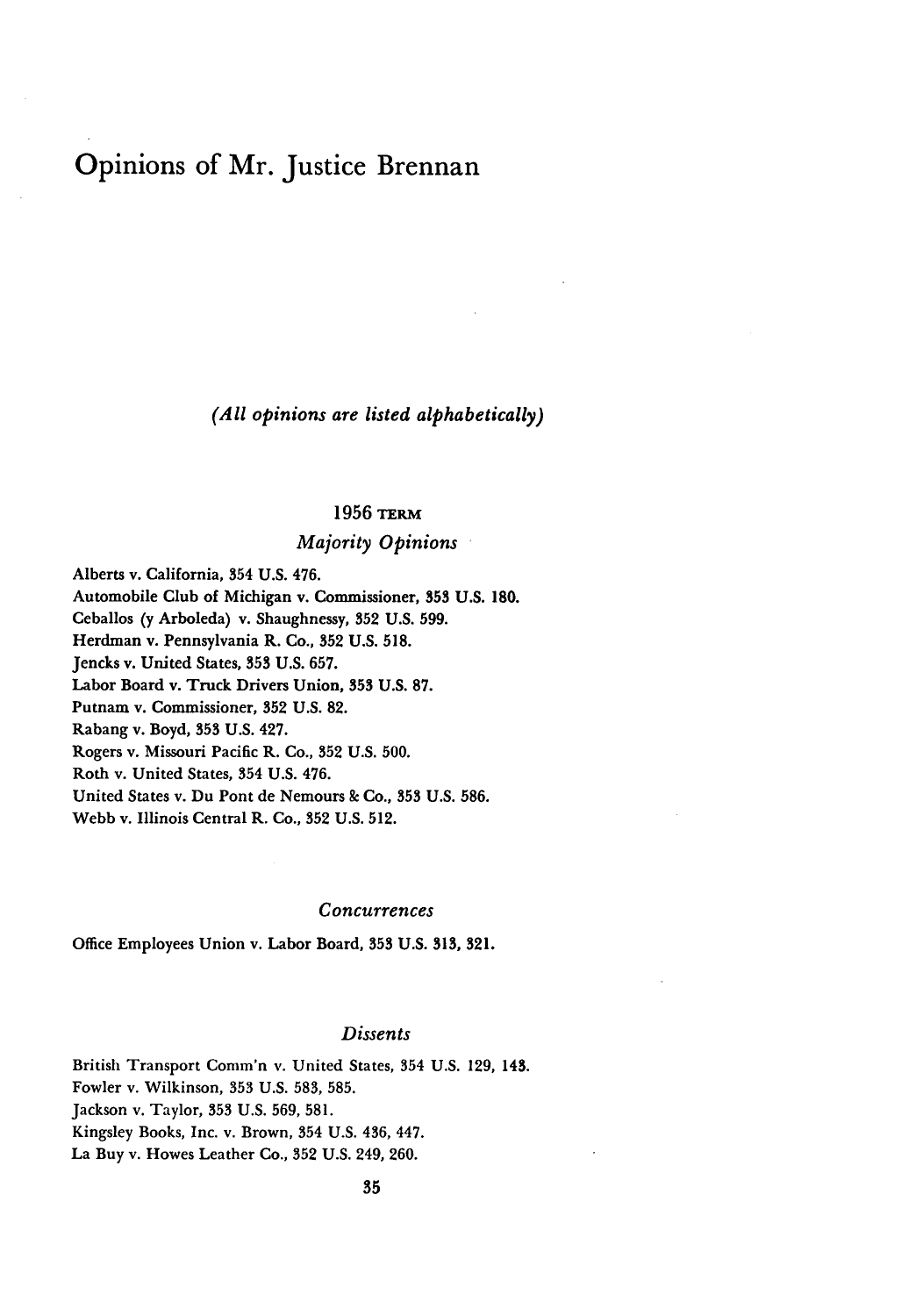## 1957 TERM

# *Majority Opinions*

Byrd v. Blue Ridge Rural Electric Cooperative, Inc., **356** U.S. **525.** Chicago, M., St. P. & P. R. Co. v. Illinois, **355** U.S. 300. Commissioner v. Stern, **357** U.S. **39.** Federal Maritime Board v. Isbrandtsen Co., **356** U.S. 481. First Unitarian Church v. County of Los Angeles, **357** U.S. 545. Kernan v. American Dredging Co., **355** U.S. 426. Labor Board v. District **50,** United Mine Workers, **355** U.S. 453. Miller v. United States, **357** U.S. 301. Moore v. Michigan, **355** U.S. **155.** Sinkler v. Missouri Pacific R. Co., **356** U.S. 326. Speiser v. Randall, **357** U.S. **513.** United States v. Bess, **357** U.S. **51.** United States v. New York, N.H. & H.R. Co., **355** U.S. **253.**

#### *Concurrences*

Knapp v. Schweitzer, 357 U.S. 371, 381. McAllister v. Magnolia Petroleum Co., **357** U.S. 221, 227. Trop v. Dulles, **356** U.S. 86, 105.

#### *Dissents*

Brown v. United States, **356** U.S. 148, 161. Gore v. United States, 357 U.S. 386, 397. Green v. United States, **356** U.S. **165,** 219. Lerner v. Casey, **357 U.S.** 468, 417.

#### **1958 TERM**

# *Majority Opinions*

County of Allegheny v. Frank Mashuda Co., **360 U.S. 185.** Felter v. Southern Pacific R. Co., **359 U.S. 326.** Flemming v. Florida Citrus Exchange, **358 U.S. 153.** Irvin v. Dowd, **359 U.S.** 394. Kelly v. Kosuga, **358 U.S. 516.** Ladner v. United States, **358 U.S. 169.** Local 24, Teamsters Union v. Oliver, **358 U.S. 283.** Monrosa, The v. Carbon Black Export, Inc., **359 U.S. 180.** Raley v. Ohio, **360 U.S.** 423. Tak Shan Fong v. United States, **359 U.S.** 102. Union Pacific R. Co. v. Price, **360 U.S. 601.**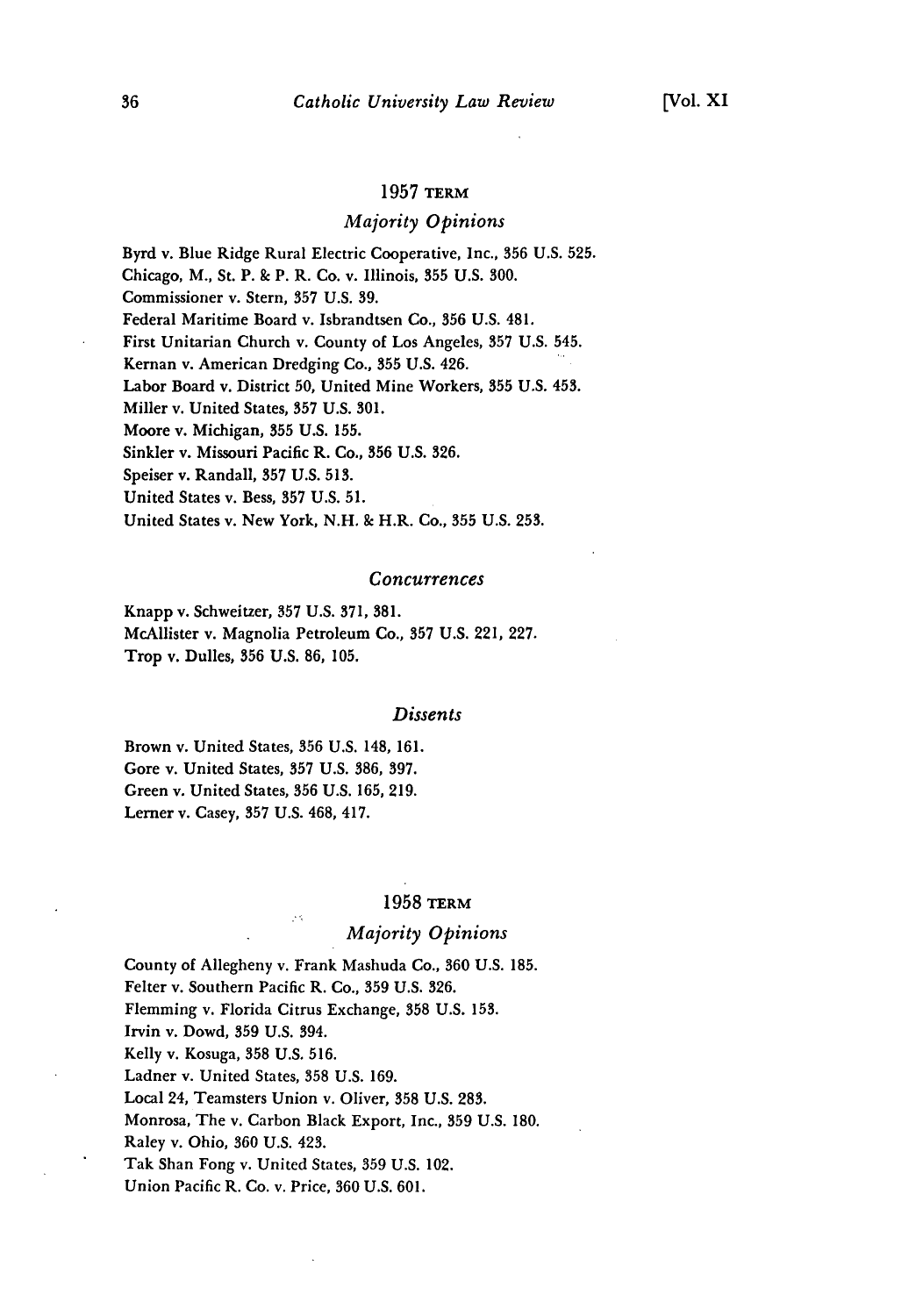## *Separate Opinions*

Abbate v. United States, **359** U.S. 187, 196. Ohio ex rel. Eaton v. Price, 360 U.S. 246. Romero v. International Terminal Operating Co., 358 U.S. 354, 389. The Tungus v. Skovgaard, **358 U.S. 588, 597.**

### *Opinion Announcing Judgment*

In Re Sawyer, 360 U.S. 622.

#### *Concurrences*

Allied Stores of Ohio, Inc. v. Bowers, 358 U.S. 522, 530. Martin v. Creasy, 360 U.S. 219, 225. Mills v. Louisiana, 360 U.S. 230. Palermo v. United States, 360 U.S. 343, 360. Railway Express Agency, Inc. v. Virginia, 358 U.S. 434, 446. S.E.C. v. Variable Annuity Life Insurance Co., 359 U.S. 65, 73.

### *Dissenting Opinions*

Barenblatt v. United States, 360 U.S. 109, 166. Barr v. Mateo, 360 U.S. 564, 586. Bartkus v. Illinois, 359 U.S. 121, 164. Howard v. Lyons, 360 U.S. 593, 598. Leedom v. Kyne, 358 U.S. 184, 191. Louisiana Power **&** Light Co. v. City of Thibodaux, **360** U.S. 25, 31. Pittsburgh Plate Glass Co. v. United States, **360** U.S. 395, 401. Rosenberg v. United States, 360 U.S. 367, 373. United Pilots Assn. v. Halecki, 358 U.S. 613, 619. Uphaus v. Wyman, 360 U.S. 72, 82.

# 1959 TERM

## *Majority Opinions*

Commissioner v. Duberstein, 363 U.S. 278. Labor Board v. Drivers Local No. 639, 362 U.S. 274. Labor Board v. Insurance Agents' Union, 361 U.S. 477. Lewis v. Benedict Coal Corp., 361 U.S. 459. Sentilles v. Inter-Caribbean Shipping Corp., 361 U.S. 107. Smith v. California, 361 U.S. 147. Sun Oil Co. v. F.P.C., 364 U.S. 170. Sunray Mid-Continent Oil Co., v. F.P.C., 364 U.S. 137. Texas Gas Transmission Corp. v. Shell Oil Co., 363 U.S. 263. United States v. Kaiser, 363 U.S. 299. United States v. Parke, Davis & Co., 362 U.S. 29. United States v. Raines, 362 U.S. 17.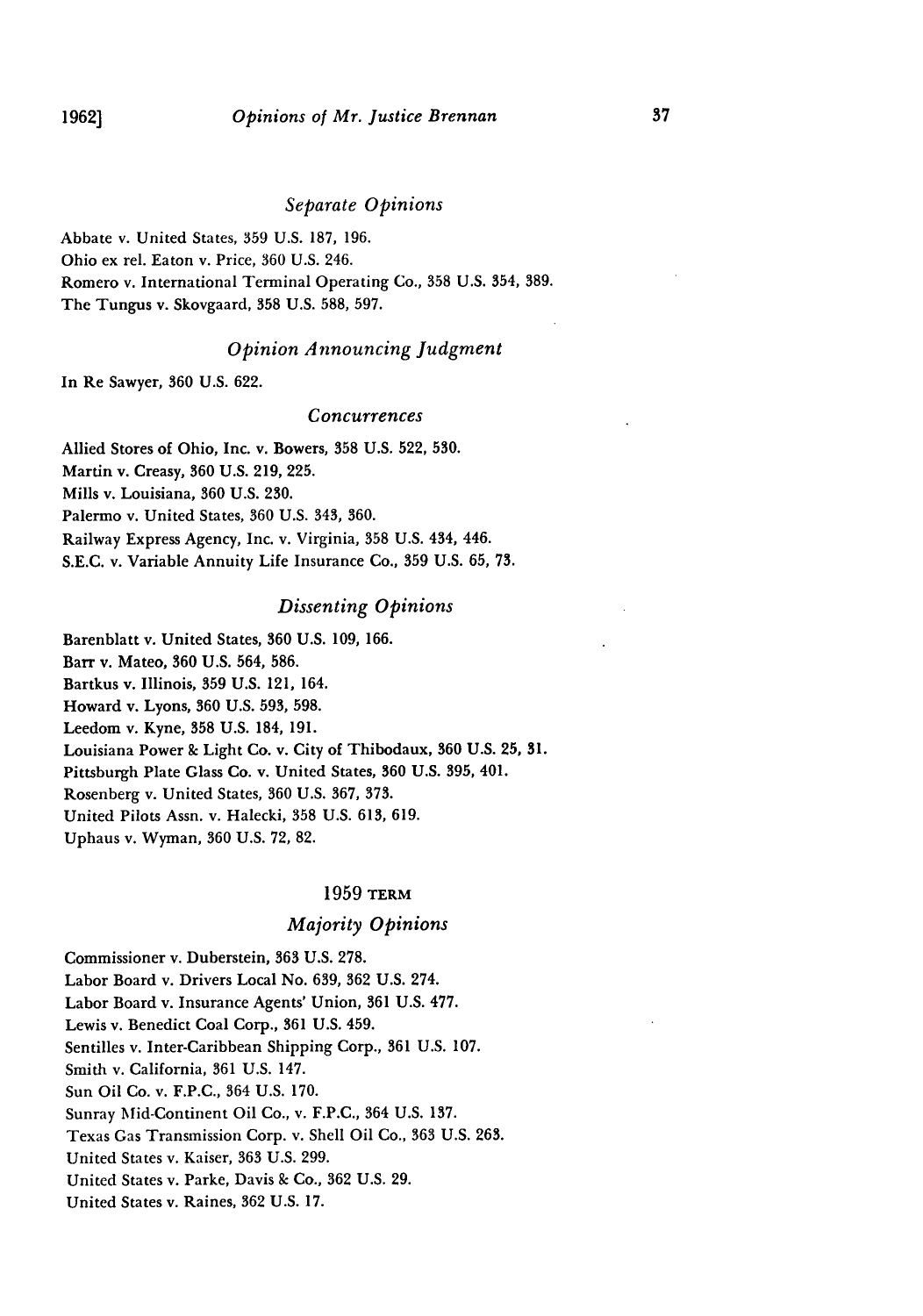### *Concurrences*

Steelworkers v. American **Mfg.** Co., 363 **U.S.** 564, **569.** United States v. Mersky, 361 U.S. 431, 441.

### *Dissents*

Abel v. United States, **362** U.S. 217, 248. Flemming v. Nestor, **363** U.S. 603, 634. Kinim v. Rosenberg, **363** U.S. 405, 411. Levine v. United States, **362** U.S. 610, 625. Miner v. Adass, **363** U.S. 641, 652. Nelson v. County of Los Angeles, 362 **U.S.** 1, **10.** Ohio ex rel. Eaton v. Price, 364 U.S. 263. Petite v. United States, **361** U.S. 529, **533.** Schilling v. Rogers, **363 U.S.** 666, 677.

#### 1960 **TERM**

# *Majority Opinions*

Campbell v. United States, **365** U.S. **85.** Costello v. United States, **365** U.S. 265. Ferguson v. Georgia, **365** U.S. 570. Knetsch v. United States, 364 U.S. 361. Lathrop v. Donohue, 367 **U.S.** 820. Machinists Assn. v. Street, **367** U.S. 740. Marcus v. Search Warrant, **367** U.S. 717. Michalic v. Cleveland Tankers, Inc., 364 U.S. **325.** Power Reactor Development Co. v. Electrical Workers, 367 U.S. 396. Reina v. United States, 364 U.S. 507. United States v. **E.** I. du Pont de Nemours **&** Co., **366** U.S. 316. United States v. Lucchese, **365** U.S. 290.

### *Concurrences*

Aro Manufacturing Co. v. Convertible Top Replacement Co., **365** U.S. 336, 362. Culombe v. Connecticut, 367 U.S. 568, 641. Noto v. United States, **367** U.S. 290, 300. Poe v. Ullman, 367 U.S. 497, 509. Uphaus v. Wyman, 364 U.S. 388.